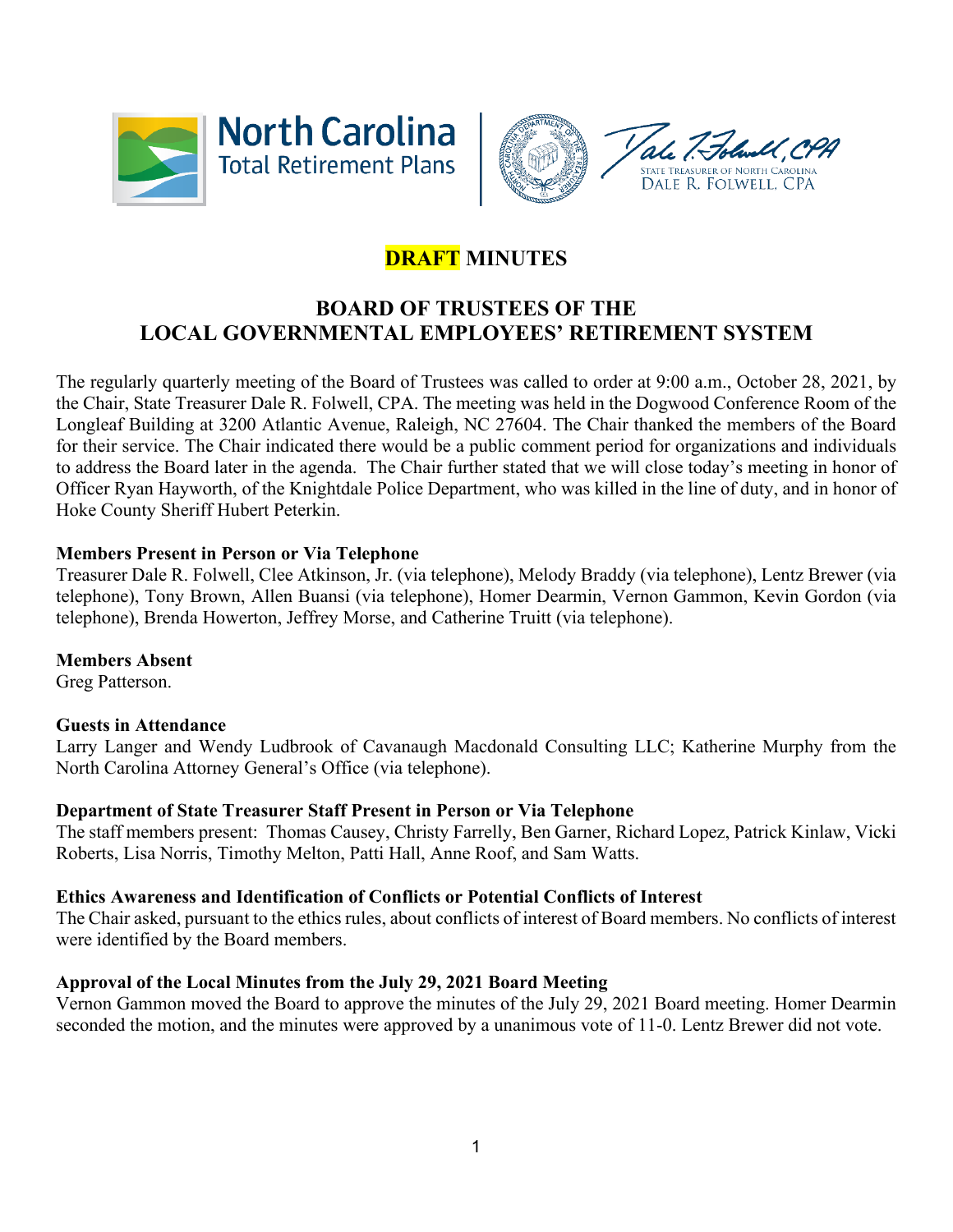#### **Legislative Update**

The Chair recognized Sam Watts, Policy Director, to provide an update on the legislative session. Mr. Watts discussed the State budget and noted that the General Assembly is close to passing this year's budget. The Department is watching this issue closely because, since it is more than 90 days into the new fiscal year, changes in employer contribution rates or retroactive compensation changes will be difficult to administer. Mr. Watts stated that the budget bill appears to have sufficient funding for the Retirement Systems. Mr. Watts reported that 19 policy-related bills were enacted affecting the Department, and a number of those dealt with retirement issues.

Mr. Watts also shared that there are efforts within the General Assembly to include provisions in the State budget that would severely limit the State Treasurer's ability to use funds for critical administrative and investment expenses on behalf of the Retirement Systems. Mr. Watts requested that the Board members sign a Resolution to the General Assembly to oppose these efforts.

Tony Brown moved the Board to approve the Resolution to be presented to the General Assembly. Vernon Gammon seconded the motion, and the Resolution was approved by a unanimous vote of 11-0. Lentz Brewer did not vote.

#### **Retirement System Division Administration Update**

The Chair recognized Rick Lopez, Director of Operations, for an update on the Division's operations. Mr. Lopez began by noting the team processed 1,142 retirements in September with an average turnaround time of 14.8 days. Mr. Lopez discussed death notifications, noting 1,176 death notifications in September with an average turnaround time of 28.2 days. Mr. Lopez discussed disability application processing, noting that the team processed 298 applications in September 2021 with a 24.3-day turnaround time. Mr. Lopez discussed refund requests, noting that the team processed 1,469 refund requests in September 2021 with a 6.4-day turnaround time. Mr. Lopez also discussed monthly payroll processing, noting that in September 2021 the Division paid 343,874 payees with a total payment amount of \$568,196,829. Mr. Lopez discussed the ongoing effort to sign fire and rescue departments up for online reporting. Operations plans to contact rescue departments in this effort as well. Mr. Lopez mentioned that over the last year Orbit Self Service had completed almost 1.5 million retirement estimates for members. Mr. Lopez also shared that Operations is working to complete a "Refunds Online" project, which will allow exiting members to request refunds online.

The Chair recognized Vicki Roberts, Director of Member Services, for a metrics presentation. Ms. Roberts began by noting that Member Services has processed more than 15,000 pieces of mail in the third quarter of 2021 with an average turnaround time of less than 6 days. Member Services has assisted over 2,700 people through the 98 webinars held so far in 2021. Ms. Roberts stated that counselors have held 851 retirement counseling sessions, responded to over 14,000 emails in an average of 2 days, and answered almost 68,000 calls. Ms. Roberts also stated that our goal is to assist members efficiently, and the average wait time to answer a call was 9 minutes, with 24% of the calls ending up abandoned, mainly due to the staffing crisis that all businesses in North Carolina are facing at this time. Ms. Roberts reported that October is National Retirement Security Month, and Member Services has partnered with the Social Security Administration and with Prudential to host events that educate on retirement awareness for our members. Ms. Roberts discussed the Division's social media campaign, noting that more than 6,500 members were reached in October 2021 alone through social media engagement, a 51% increase, with a 78% increase in follow-up discussions and post-engagement meetings.

The Chair recognized Patrick Kinlaw, Director of Policy, Planning & Compliance. Mr. Kinlaw discussed overpayments, noting that \$8.5 million has been collected in the past 12 months and there is approximately \$38.5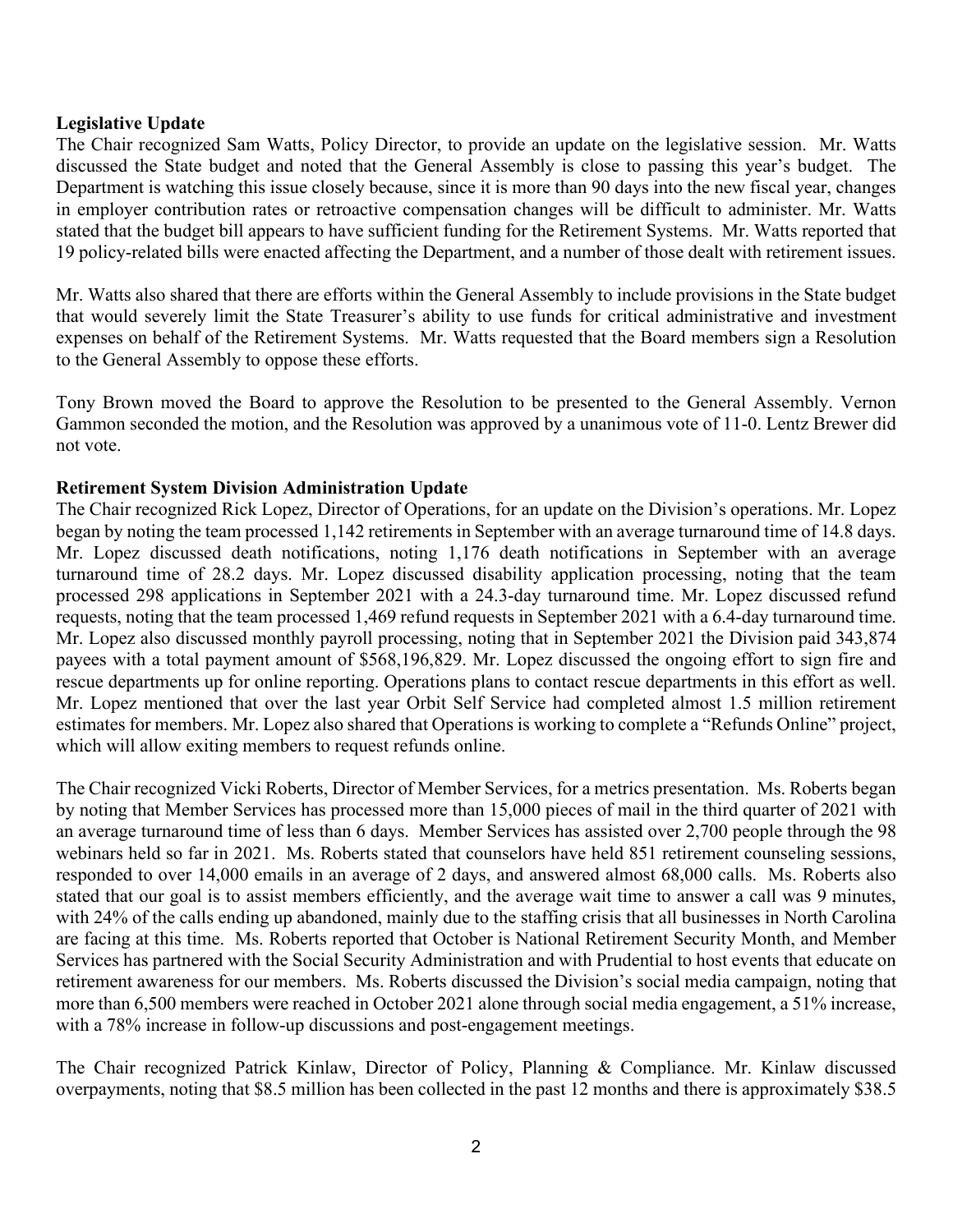million in outstanding overpayments not yet collected. Mr. Kinlaw discussed contribution-based benefit cap liabilities, noting that 426 retirements since 2015 have resulted in required employer contributions totaling more than \$41 million, and of that amount, more than \$33 million has been collected. Mr. Kinlaw also stated that the Department has continued to evaluate its alternatives for 2022 and beyond regarding the engagement of the consulting actuary, with the procurement process ongoing. Mr. Kinlaw also provided a staff response to certain questions shared by the Board in advance of the meeting about the actuarial valuation process and results.

#### **Update on the Investment Advisory Committee (IAC) Meetings**

The Chair recognized Lentz Brewer to provide an update on the IAC meetings. Mr. Brewer noted the Advisory Committee met on August 25, 2021 and reviewed recent favorable market performance. Mr. Brewer reported that the portfolio had a fifth consecutive quarter of positive returns in the second calendar quarter of 2021, with the Department's assets under management rising to \$171 billion as of June 30, 2021. There were no major changes to the allocation in the second quarter. The portfolio is currently underweight to growth, overweight to rates and liquidity, and neutral in multi-strategy. Our fund's one-year return is the second highest fiscal-year return since 1997. Mr. Brewer concluded by stating that our fund continues to do more with our resources at a lesser expense than our peers.

#### **Background Actuarial Information**

The Chair recognized Larry Langer and Wendy Ludbrook of Cavanaugh Macdonald Consulting (CMC). Mr. Langer provided a brief overview and background information of the data to be presented.

#### **Local Governmental Employees' Retirement System Actuarial Valuation Principal Results**

The Chair recognized Larry Langer and Wendy Ludbrook of Cavanaugh Macdonald Consulting (CMC) to provide the principal results of the actuarial valuation for the Local Governmental Employees' Retirement System as of December 31, 2020.

#### **Registers of Deeds' Supplemental Pension Fund**

The Chair recognized Larry Langer and Wendy Ludbrook of Cavanaugh Macdonald Consulting (CMC) to provide the principal results of the actuarial valuation for the Registers of Deeds' Supplemental Pension Fund as of December 31, 2020.

#### **Firefighters' and Rescue Squad Workers' Pension Fund Valuation Principal Results**

The Chair recognized Larry Langer and Wendy Ludbrook of Cavanaugh Macdonald Consulting (CMC) to provide the principal results of the actuarial valuation for the Firefighters' and Rescue Squad Workers' Pension Fund as of December 31, 2020.

#### **Vote to Accept the Actuarial Valuation Principal Result Reports**

Clee Atkinson, Jr. moved the Board to accept the Actuarial Valuation Principal Result reports presented by Larry Langer and Wendy Ludbrook. Tony Brown seconded the motion, and the reports were accepted by a unanimous vote of 9-0. Jeffrey Morse, Kevin Gordon, and Lentz Brewer did not vote.

#### **Litigation Update**

The Chair introduced Kathy Murphy, Special Deputy Attorney General, to provide a litigation update. Ms. Murphy provided a brief overview of the Contribution-Based Benefit Cap legal provisions, which are also sometimes referenced as the anti-pension spiking provisions.